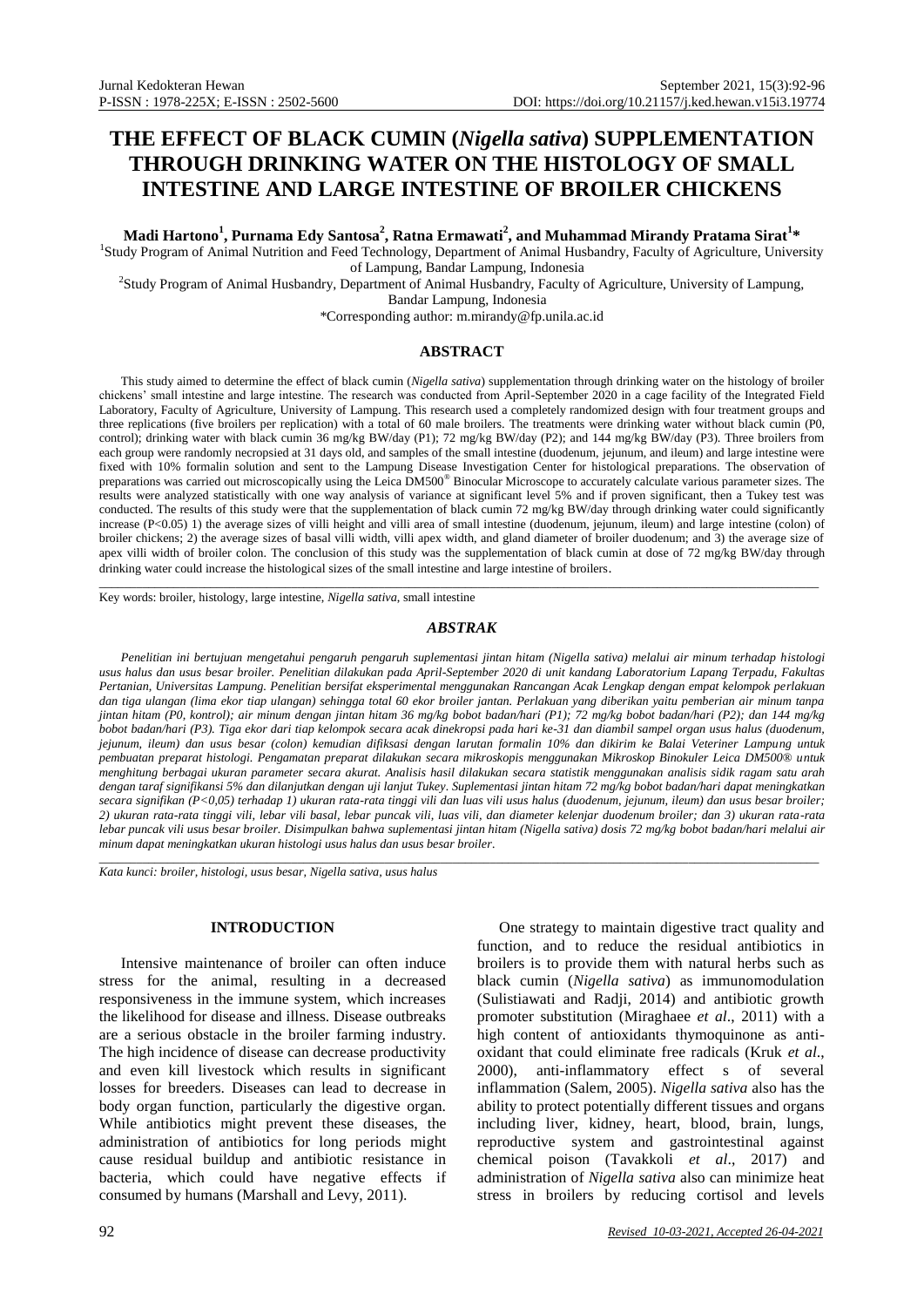minimize histopathological changes in the liver (Hasan *et al*., 2019). This study was conducted to determine the effect of black cumin supplementation through histological studies of the digestive organs of broiler chickens which are expected to potentially increase the villi height, apex villi width, basal villi width, villi area, crypt depth, and gland diameter of small intestine (duodenum, jejunum, and ileum) and large intestine (colon).

# **MATERIALS AND METHODS**

This research was carried out for six months (April-September 2020) in the Integrated Field Laboratory enclosure unit of the Faculty of Agriculture, University of Lampung. This research was designed using a completely randomized design (CRD) with four treatment groups and three replications with a total of 60 male broilers were used (five broilers per replication). The treatment dose was according to the broiler body weight, namely 1) drinking water without black cumin (P0, control); drinking water with black cumin at dose of 36 mg/kg BW/day (P1); drinking water with black cumin at dose of 72 mg/kg BW/day (P2); and drinking water with black cumin at dose of 144 mg/kg BW/day (P3). On the  $31<sup>st</sup>$  day, three broilers from each group were randomly sacrificied and samples of the small intestine (duodenum, jejunum, ileum) and large intestine (colon) were then fixed with 10% formalin solution and sent to the Lampung Veterinary Disease Investigation Center for histological preparations with Hematoxylin Eosin (HE) staining. The preparation observation was carried out microscopically using the Leica DM500® Binocular Microscope Technology to accurately calculate various parameter sizes.

The research parameters were villi height, villi apex width, basal villi width, villi area, crypt depth, and gland diameter. The observation of histological preparations was done with a 10x magnification objective lens. The calculation of each parameter was carried out as many as three villi (villi height, villi apex width, basal villi width, villi area, crypt depth) and three gland diameters in each digestive tract organ (duodenum, jejunum, ileum, and colon). There were three replications per organ, so that the total for each organ was obtained through an average of the nine villi and nine gland diameters.

The calculation of the surface area of the intestinal villi using the method of Iji *et al*. (2001) which was slighly modified with the assumption that the villi model is an analogue of the trapezium shape so that the average number of the apical widths of the villi plus the average basal width of the villi is divided by two then multiplied by the height of the villi by the following formula.

Surface area = 
$$
\frac{b+c}{2} x a
$$

a= height of intestine villi

b= apex width of intestine villi

c= basal width of basal of intestine villi

#### **Data Analysis**

The average measurement data for various parameters of each digestive tract organ (duodenum, jejunum, ileum, and colon) were analyzed using analysis of variance, and followed by Tukey test.

#### **RESULTS AND DISCUSSION**

The average measurements of villi height, villi apex width, basal villi width, villi area, crypt depth, and gland diameter of the digestive tract organs (duodenum, jejunum, ileum, colon) are presented in each table. Each shows the calculation of each parameter from the nine villi (villi height, basal villi width, apex villi width, villi area, crypt depth) and nine gland diameters on histopathological preparations in each digestive tract organ (duodenum, jejunum, ileum, large intestine) in each treatment.

The average measurement of each parameter in broiler duodenum, jejunum, ileum, and colon were presented in Table 1, Table 2, Table 3, Table 4 respectively. Supplementation of black cumin with a dose of 72 mg/kg of broiler body weight (P2) had a significant effect on the increase in the average villi height, basal villi width, villi apex width, villi area, and gland diameter of the duodenum; the average villi height and villi area of jejunum; the average villi height and villi area of the ileum; and the average size of villi height, apex villi width, villi area of colon.

The ability of digestion and absorption of food substances could be affected by the surface area of the intestinal epithelium, the number of folds, and the number of villi and microvilli that expand the absorption field (Austic and Nesheim, 1990; Ibrahim, 2008). It could also be influenced by the height and surface area of the villi organs or digestive tract (Sugito *et al*., 2007; Ibrahim, 2008). The development of the intestinal villi in broiler chickens is related to the function of the intestine and growth of the chicken (Sun *et al*., 2005). Villi are places for absorption of nutrients, the wider the villi, the more food substances that will be absorbed, in the end it can have an impact on the growth of organs and increased carcass (Asmawati, 2014).

Treatment with a dose of 72 mg/kg BW/day (P2) showed the most significant increase  $(P<0.05)$  in villi height and villi area of all broilers digestive organs (duodenum, jejunum, ileum, colon) compared to other treatments. The increase in villi height in the broiler intestine is closely related to an increase in digestive function and absorption function due to the expansion of the absorption area and is an expression of the smooth transportation system of nutrients throughout the body (Awad *et al*., 2008). One of the parameters that can be used to measure the quality of growth is the morphological structure of the intestine. The height of villi in all parts of the small intestine (duodenum, jejunum, ileum) and large intestine in general increases (Ningtias, 2013). Increasing the villi width and the villi height can expand the absorption area of the villi. According to Asmawati (2014), the wider the villi, the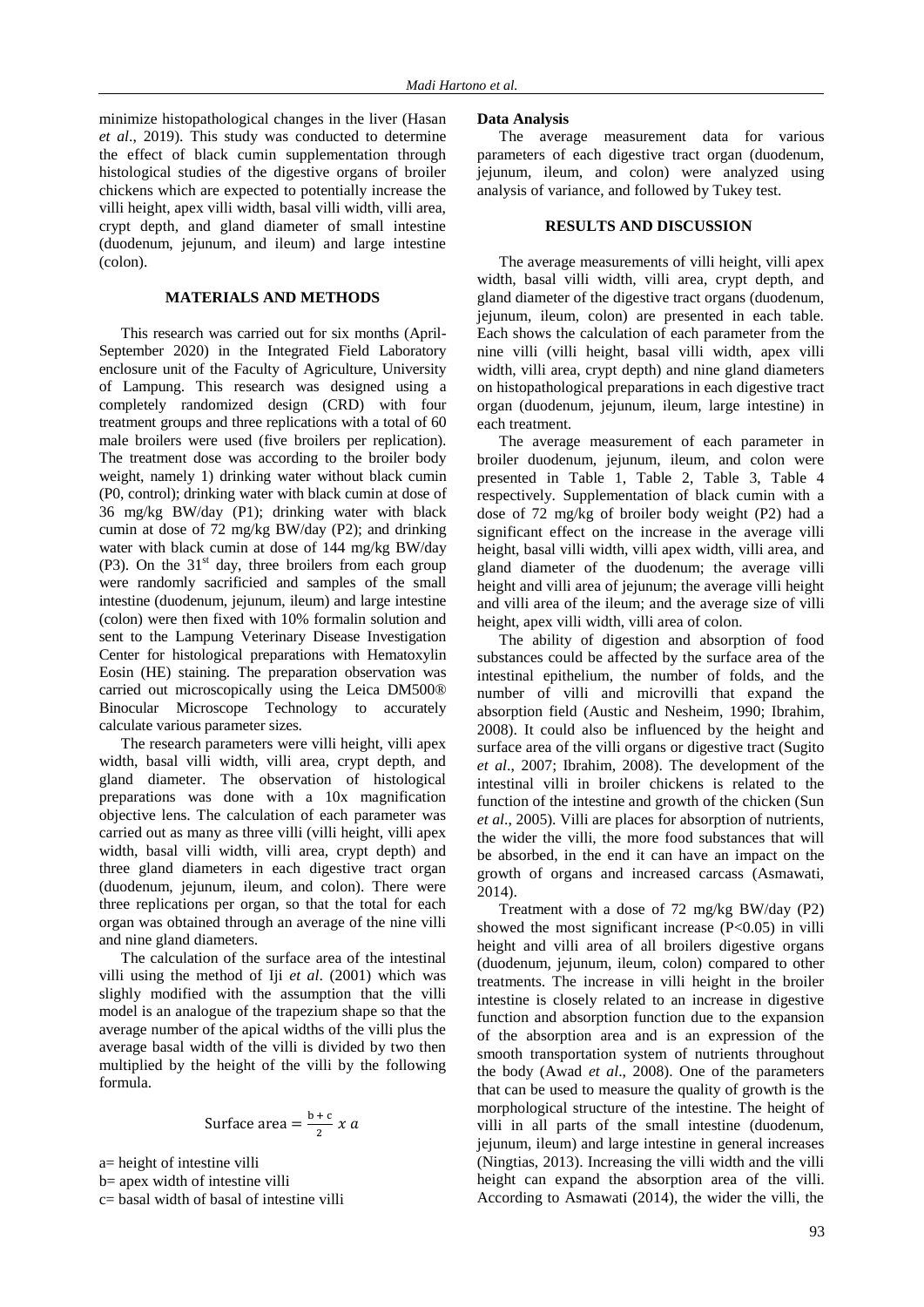|  |  |  |  |  |  |  | <b>Table 1</b> . The average measurement of each parameter in broiler duodenum supplemented by black cumin through drinking water |
|--|--|--|--|--|--|--|-----------------------------------------------------------------------------------------------------------------------------------|
|--|--|--|--|--|--|--|-----------------------------------------------------------------------------------------------------------------------------------|

| <b>Treatment</b> | Αl                           | B1                    | C1                           |                       | E1                             | F1                           |
|------------------|------------------------------|-----------------------|------------------------------|-----------------------|--------------------------------|------------------------------|
|                  |                              |                       |                              | -Mean±SD (µm)-        |                                |                              |
| P <sub>0</sub>   | $644.55+71.73^{ab}$          | $149.78 + 7.72^a$     | $74.96 + 8.11^a$             | $75.70 + 1.35^{ab}$   | $247.33 + 37.83^a$             | $44.44 + 4.67$ <sup>a</sup>  |
| P1               | $442.78 + 2.67$ <sup>a</sup> | $158.89 + 32.35^a$    | $60.81 + 20.43$ <sup>a</sup> | $65.24 + 33.66^a$     | $263.78 + 51.42^a$             | $52.09 + 3.37$ <sup>ab</sup> |
| P <sub>2</sub>   | $878.11 + 159.06^b$          | $248.89 + 42.22^b$    | $144.90 + 17.95^b$           | $174.59 + 46.61^b$    | $272.78 + 74.64$ <sup>a</sup>  | $63.72 + 4.86^b$             |
| P3               | $509.55 + 135.72^a$          | $225.07 + 26.34^{ab}$ | $97.93 + 19.65^a$            | $116.13 + 50.90^{ab}$ | $331.22 + 112.74$ <sup>a</sup> | 54.1+7.02 <sup>ab</sup>      |
| o haberraa       |                              |                       | $\cdots$                     |                       |                                |                              |

a, b, abDifferent superscripts in the same column indicate significant differences (P<0.05). P0= Drinking water without *Nigella sativa*, P1= Drinking water with *Nigella sativa* 36 mg/kg BW/day, P1= Drinking water with *Nigella sativa* 72 mg/kg BW/day, P2= Drinking water with *Nigella sativa* 144 mg/kg BW/day, A1= Villi height of duodenum, B1= Basal villi width of duodenum, C1= Apex villi width of duodenum), D1= Villi area of duodenum, E1= Crypt depth of duodenum, F1= Gland diameter of duodenum)

**Table 2**. The average measurement of each parameter in broiler jejunum supplemented by black cumin (*Nigella sativa*) through drinking water

|           | Jejunum                    |                               |                             |                              |                    |                             |  |  |
|-----------|----------------------------|-------------------------------|-----------------------------|------------------------------|--------------------|-----------------------------|--|--|
| Treatment | A1                         | B1                            |                             | D1                           | E1                 | F1                          |  |  |
|           | -Mean±SD (µm)--            |                               |                             |                              |                    |                             |  |  |
| P0        | $342.34+111.40^a$          | $148.01 + 19.47^{\mathrm{a}}$ | $86.43 + 39.58^{\text{a}}$  | $42.28 + 22.93^{\circ}$      | $231.22+134.32^a$  | $55.83 + 2.87$ <sup>a</sup> |  |  |
| P1        | $320.67+176.51^{\text{a}}$ | $170.63 + 58.27$ <sup>a</sup> | $161.23 + 93.12^a$          | $47.71 + 32.24^{\mathrm{a}}$ | $224.44+95.06^a$   | $51.52 + 3.82^a$            |  |  |
| P2        | $890.17 + 242.62^b$        | $188.39 + 34.90^a$            | $138.56 + 41.97^a$          | $126.38 + 38.38^b$           | $260.06 + 86.15^a$ | $64.20 + 6.23^{\circ}$      |  |  |
| P3        | $551.53+128.51^{ab}$       | $105.5 + 20.63^a$             | $44.80 + 8.44$ <sup>a</sup> | $42.15 + 17.44^a$            | $191.00 + 38.40^a$ | $54.16 + 7.41$              |  |  |

a, b, abDifferent superscripts in the same column indicate significant differences (P<0.05). P0= Drinking water without *Nigella sativa*, P1= Drinking water with *Nigella sativa* 36 mg/kg BW/day, P1= Drinking water with *Nigella sativa* 72 mg/kg BW/day, P2= Drinking water with *Nigella sativa* 144 mg/kg BW/day, A1= Villi height of jejunum, B1= Basal villi width of jejunum, C1= Apex villi width of jejunum), D1= Villi area of jejunum, E1= Crypt depth of jejunum, F1= Gland diameter of jejunum)

**Table 3**. The average measurement of each parameter in broiler ileum supplemented by black cumin (*Nigella sativa*) through drinking water

|                | <b>Ileum</b>                  |                               |                         |                              |                                                                                                                                                            |                           |  |  |
|----------------|-------------------------------|-------------------------------|-------------------------|------------------------------|------------------------------------------------------------------------------------------------------------------------------------------------------------|---------------------------|--|--|
| Treatment      | Αl                            | B1                            |                         | D1                           | E1                                                                                                                                                         | F1                        |  |  |
|                | --Mean±SD (µm)-               |                               |                         |                              |                                                                                                                                                            |                           |  |  |
| P <sub>0</sub> | $290.11 + 25.06^a$            | $155.40+9.59^{\circ}$         | $65.64 + 16.48^{\circ}$ | $45.43 + 18.92^{\mathrm{a}}$ | $140.26 \pm 18.97^{\text{a}}$                                                                                                                              | $54.43+9.23^{\mathrm{a}}$ |  |  |
| P1             | $289.00 + 88.88$ <sup>a</sup> | $191.56 + 37.02^a$            | $106.00+59.13^a$        | $45.41 + 26.65^{\circ}$      | $178.11 + 52.14^a$                                                                                                                                         | $50.56 + 3.02^a$          |  |  |
| P2             | $557.22 + 31.45^b$            | $244.78 + 52.74$ <sup>a</sup> | $162.33 + 15.84^a$      | $91.04 + 2.33^b$             | $174.34 + 37.86^a$                                                                                                                                         | $52.78 + 3.71^a$          |  |  |
| P <sub>3</sub> | $327.05 + 87.56^a$            | $144.68 + 52.87$ <sup>a</sup> | $98.26 + 43.50^a$       | $39.33 + 18.74^a$            | $128.93 + 22.06^a$                                                                                                                                         | $47.6 + 12.7^{\circ}$     |  |  |
|                |                               |                               |                         |                              | <sup>a, b, ab</sup> Different supercripts in the same column indicate significant differences ( $D \lt 0.05$ ) $D0-$ Dripking water without Nigella sativa |                           |  |  |

a, b, abDifferent superscripts in the same column indicate significant differences (P<0.05). P0= Drinking water without *Nigella sativa*, P1= Drinking water with *Nigella sativa* 36 mg/kg BW/day, P1= Drinking water with *Nigella sativa* 72 mg/kg BW/day, P2= Drinking water with *Nigella sativa* 144 mg/kg BW/day, A1= Villi height of ileum, B1= Basal villi width of ileum, C1= Apex villi width of ileum), D1= Villi area of ileum, E1= Crypt depth of ileum, F1= Gland diameter of ileum)

**Table 4**. The average measurement of each parameter in broiler colon supplemented by black cumin (*Nigella sativa*) through drinking water

|                | Colon                 |                    |                                 |                             |                       |                             |  |  |
|----------------|-----------------------|--------------------|---------------------------------|-----------------------------|-----------------------|-----------------------------|--|--|
| Treatment      | A1                    | B1                 | C <sub>1</sub>                  | D1                          | E1                    | F1                          |  |  |
|                | --Mean±SD (µm)--      |                    |                                 |                             |                       |                             |  |  |
| P0             | $259.22 + 33.07^{ab}$ | $132.82 + 44.40^a$ | $64.95 + 4.74$ <sup>ab</sup>    | $25.15 + 3.85^{\circ}$      | $128.81 + 28.46^a$    | $60.80 + 11.19^a$           |  |  |
| P <sub>1</sub> | $193.56 + 25.20^a$    | $178.39 + 38.25^a$ | $66.10 \pm 27.36$ <sup>ab</sup> | $23.76 + 5.23^{\circ}$      | $201.33+28.41^{b}$    | $49.29 + 7.77$ <sup>a</sup> |  |  |
| P <sub>2</sub> | $312.56 + 35.84^b$    | $193.56+19.91^a$   | $117.39 + 32.55^b$              | $49.26 + 9.86^b$            | $157.11 + 12.36^{ab}$ | $51.85 + 6.08^a$            |  |  |
| P <sub>3</sub> | $193.22 + 45.30^a$    | $118.53 + 13.63^a$ | $50.97 + 8.34$ <sup>a</sup>     | $19.03 + 7.77$ <sup>a</sup> | $138.07+29.86^{ab}$   | $51.14 + 7.58^{\text{a}}$   |  |  |

a, b, abDifferent superscripts in the same column indicate significant differences (P<0.05). P0= Drinking water without *Nigella sativa*, P1= Drinking water with *Nigella sativa* 36 mg/kg BW/day, P1= Drinking water with *Nigella sativa* 72 mg/kg BW/day, P2= Drinking water with *Nigella sativa* 144 mg/kg BW/day, A1= Villi height of colon, B1= Basal villi width of colon, C1= Apex villi width of colon), D1= Villi area of colon, E1= Crypt depth of colon, F1= Gland diameter of colon)

more food substances will be absorbed, which can have a long-term impact on the growth of the body's organs. Similarly, according to Rahmawati (2016) the higher the size of the villi, the wider the area of nutrient absorption by the small intestine wall, thus will trigger the growth improvement. Guyton (1997) added that a more villous surface area leads to a more efficient nutrient absorption. The efficiency of nutrient absorption cannot be separated from the work of hormonal, nervous, and digestive glands in the digestive tract and its accessory glands.

Crypts are contained in the intestinal villi, which are composed of inline cylindrical epithelial cells. These glands produce mucus and several enzymes for the metabolism of peptides, fats, carbohydrates, and intestinal juices (mucin) which function to protect the intestinal mucosa (Aughey and Frye, 2001). The increase in the average size of the gland diameter in the treatment with supplementation of black cumin in drinking water showed an increase in the size of the duodenum's gland diameter. The P2 treatment showed a significant increase (P<0.05) in size compared to other treatments, it can support the development of epithelial cells that make up the villi, which will increase the absorption of nutrients in the digestive tract.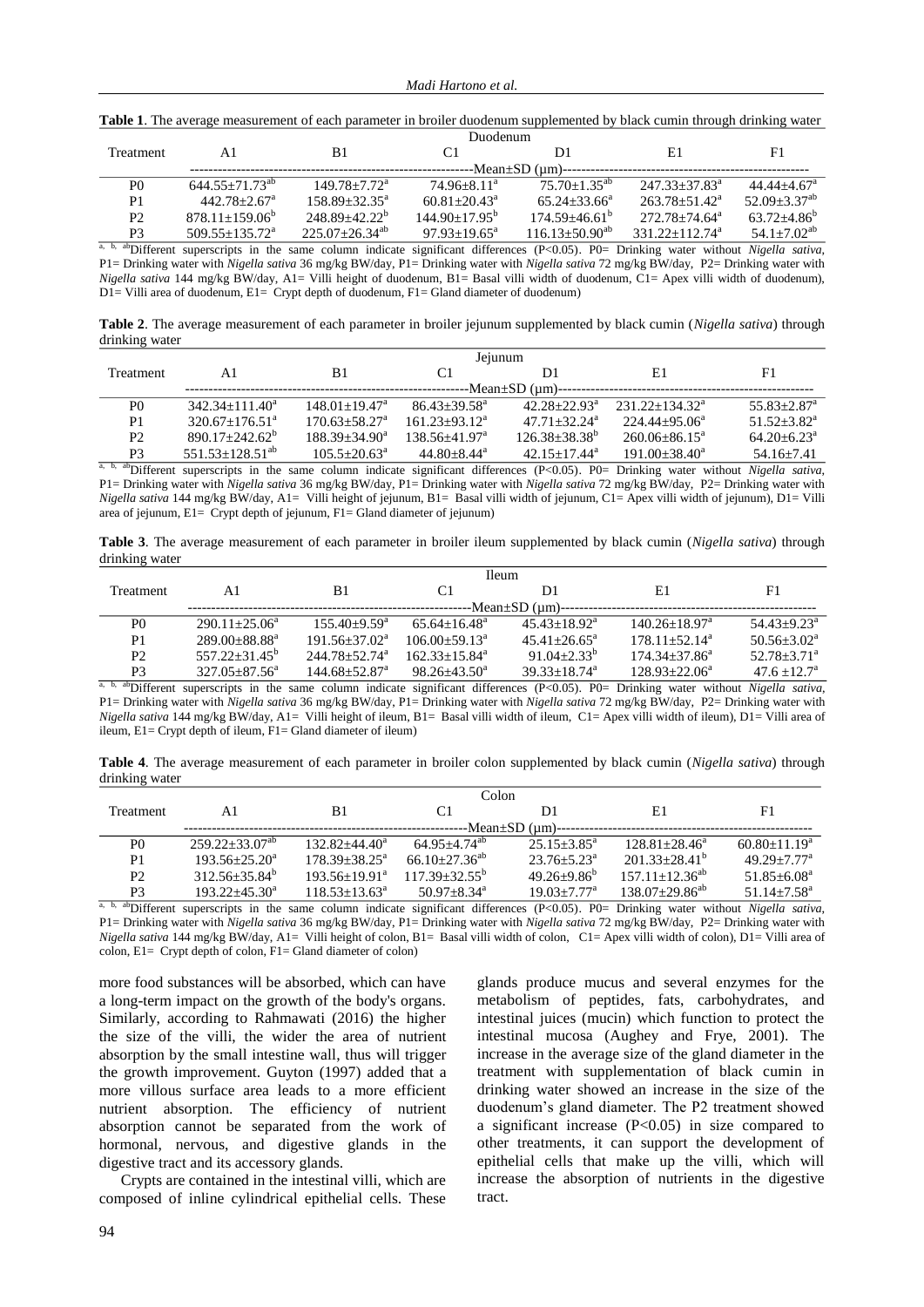Supplementation of black cumin 36 mg/kg BW/day  $(P1)$  showed the most significant increase  $(P<0.05)$  in parameter of crypt depth of colon but was not different from the dose of P2 and P3 (Table 4). According to Sun *et al*. (2005) and Smirnov *et al*. (2005) that crypt depth has no effect after broilers are more than 28 days old. In this study, samples of broilers digestive tract organs were collected at the age of 31 days. It is assumed that the development of intestinal morphology is closely related to the role of micronutrients in line with the increasing age of broilers (Harimurti and Rahayu, 2009).

Based on the data presented in Table 1, Table 2, Table 3, and Table 4, the supplementation of black cumin at dose of 72 mg/kg BW/day had most significant effect to the size of the villi height and villi area of all digestive tract organs compared to the control group. One of the parameters that can be used to measure the quality of growth is the morphological structure of the intestine (Wang *et al*., 2008; Ningtias, 2013). According to Suprijatna *et al*. (2008), the small intestine is the main organ for digestion and absorption of digestive products. Various enzymes that enter this channel function to accelerate and streamline the breakdown of carbohydrates, proteins and fats to facilitate the absorption process. In adult chickens, the length of the small intestine is about 62 inches or 1.5 meters.

One of the parameters that can be used to measure the quality of growth is the morphological structure of the intestine (Wang and Peng, 2008). The carrying capacity of the digestive process for the given feed and nutrient absorption can be influenced by the surface area of the intestinal epithelium, the number of folds in it, the height of the villi, the number of villi and microvilli that expand the absorption area (Ruttanavut *et al*., 2009). The development of the intestinal villi in broiler chickens is related to the function of the intestine and growth of the chicken (Sun *et al*., 2005). The increase in villi causes more villi surface area to absorb nutrients into the bloodstream (Mile *et al*., 2006).

High villi indicate that the intestines are better than short villi. Awad *et al*. (2008) stated that the increase in the height of the villi in the intestine with digestive and absorption functions occurs because of the intact villi form which is a smooth expression of the nutrient transport system throughout the body. Rofiq (2003) stated that the absorption of nutrients in the intestine is influenced by the inner surface area of the intestine (folds, villi and microvilli) and the length of transit of the digesta in the intestine. Based on the research of Khedr and Abdel-Fattah (2007) showed that administration of *Nigella sativa* can increase broiler body weight, it is possible because *Nigella sativa* is rich in essential fatty acids such as oleic, linoleic, and linolenic acids which are essential to help growth and the presence of the active substance thymoquinone which has activities of antimicrobial and antifungal so as to prevent the growth of fungi and inhibit the formation of aflatoxins thereby increasing the efficiency of nutrients in feed.

The surface area of the intestine such as the height of the villi describes the area for absorption of nutrients. Villi are small finger or leaf-like protrusions found on the mucous membrane, 0.5 to 1.5 mm long and found only in the small intestine. The villi in the ileum are finger-like in shape and shorter than the villi found on the duodenum and jejunum. One of the parameters used to measure the quality of growth is the intestinal morphological structure (Wang and Peng, 2008).

The intestinal gland (Lieberkuhn's gland) has a small hole that becomes the mouth of the glandular simplex tubule. The intestinal glands are scattered between the villi attached to the mucous membrane. The intestinal glands and intestinal villi are covered by an epithelium, consisting of goblet cells and enterocytes, among others. Goblet cells secrete mucus to lubricate and protect the surface of the intestine, while the enterocytes in crypt secrete large amounts of water and electrolytes. Goblet cells secrete a kind of mucus, namely mucin which functions to coat the intestinal tract and protect pathogens that can damage intestinal epithelial cells so that the number of goblet cells is important for the health of broilers (Forder *et al*., 2007). The presence of goblet cells in the broiler duodenum was available in sufficient numbers in the body of broilers since before hatching, but the number of goblet cells in the jejunum and ileum was only reached after the broilers have hatched (Reynold *et al*., 2020).

#### **CONCLUSION**

The supplementation of black cumin (*Nigella sativa*) at dose of 72 mg/kg BW/day through drinking water could increase the histological sizes of the small intestine and large intestine of broilers.

#### **ACKNOWLEDGMENT**

Authors would like to thank University of Lampung for providing research funding from the University of Lampung Grants in 2020.

#### **REFERENCES**

- Aughey, E. and F.L. Frye. 2001. **Comparative Veterinary Histology with Clinical Correlates**. CRC Press, Florida.
- Asmawati. 2014. The Effect of In Ovo Feeding on Hatching Weight and Small Intestinal Tissue Development of Native Chicken. **Dissertation**. Hasanuddin University, Makassar.
- Austic, R.E. and M.C. Nesheim. 1990. **Poultry Production**. Lea & Febiger. Philadelphia.
- Awad, W.A., K. Ghareeb, S. Nitclu, S. Pasteiner, S.A. Raheem, and J. Bohm. 2008. Efect of dietary inclusion of probiotic, prebiotic and symbiotic on intestinal glucose absorbtion of broiler chickens. **Int. J. Poult. Sci.** 7(7):688-691.
- Forder, R.E.A., G.S. Howarth, D.R. Tivey, and R.J. Hughes. 2007. Bacterial modulation of small intestinal goblet cells and mucin composition during early posthatch development of poultry. **Poult. Sci.** 86(11):2396-2403.
- Guyton, A.C. 1997. **Fisiologi Kedokteran. Edisi ke-9**. Universitas Indonesia Press, Jakarta.
- Harimurti, S. and E.S. Rahayu. 2009. Morfologi usus ayam broiler yang disuplementasi dengan probiotik strain tunggal dan campuran. **Agritech.** 29(3):179-183.